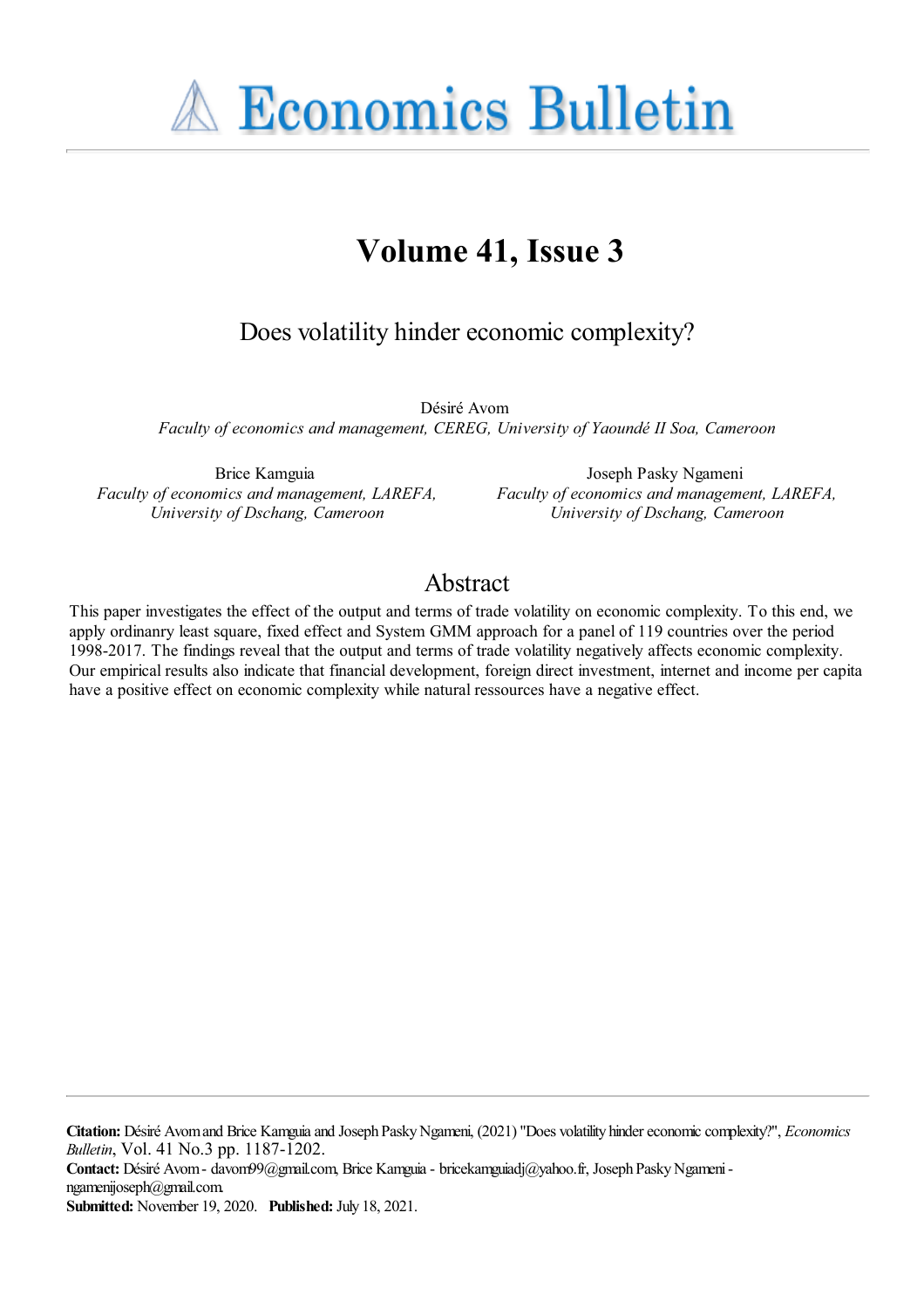#### **1. Introduction**

Does output and terms of trade stability affect country's specialization in more complex goods? With this paper we aim at answering this question. Literature defines complexity as technological diversification, i.e. the number of inputs used in production. The idea of economic complexity is based on two concepts: Diversity and ubiquity. Diversity indicates the number of products a country exports and ubiquity refers to the number of countries that export the same product (Hidalgo and Hausmann, 2009). Diversity could be one of the strongest words that could describe today's economic structure around the world. Hausmann et al. (2011) argue that producing a diverse set of goods implies that a country has many capabilities. The diversity of countries must be corrected with ubiquity of products and vice versa. In this perspective, ubiquity can be thought of an indicator for sophistication. Sophistication of economies can evolve by either increasing the quality of produced goods or switching to new, modern or more sophisticated products (Spatafora et al. 2012). Thus, through the concepts of diversity and ubiquity, economic complexity searches a way for countries to transform their productive structure.

Economic complexity incorporates not only the breadth of a country's exports, but also how knowledge-intensive they are. It infers the productive capabilities of countries by measuring whether the country merely exports standardized agricultural products or it is capable of producing and exporting a varied set of complex products such as machinery or chemical products (Saadi 2020). A country which is able to make many products (high diversity) that few countries on average are able to make (low ubiquity), is likely to have a broad range of productive capacities. A country which is able to make a few things (low diversity) that many countries are able to make (high ubiquity), is likely to have few productive capacities. When a country's production structure is more complex, the production capabilities are stronger. A country with greater capabilities will be able to participate in social production activities with higher productivity, and thus, the country will develop faster (Felipe et al. 2012). Differences in the ability of countries to improve their production and diversify into complex products seem to explain why they are taking off or remain poor (Saadi 2020).

In recent years, most specialists agree that economic sophistication accelerates economic growth (Hidalgo and Hausmann, 2009; Hausmann and Hidalgo, 2011) and reduces income inequality (Hartmann et al. 2017; Lee and Vu, 2019). Studies on economic complexity are limited because this topic is rather a new one. Indeed, the determinants of economic complexity still remain unexplored in the economic literature. Very few recent papers are available on this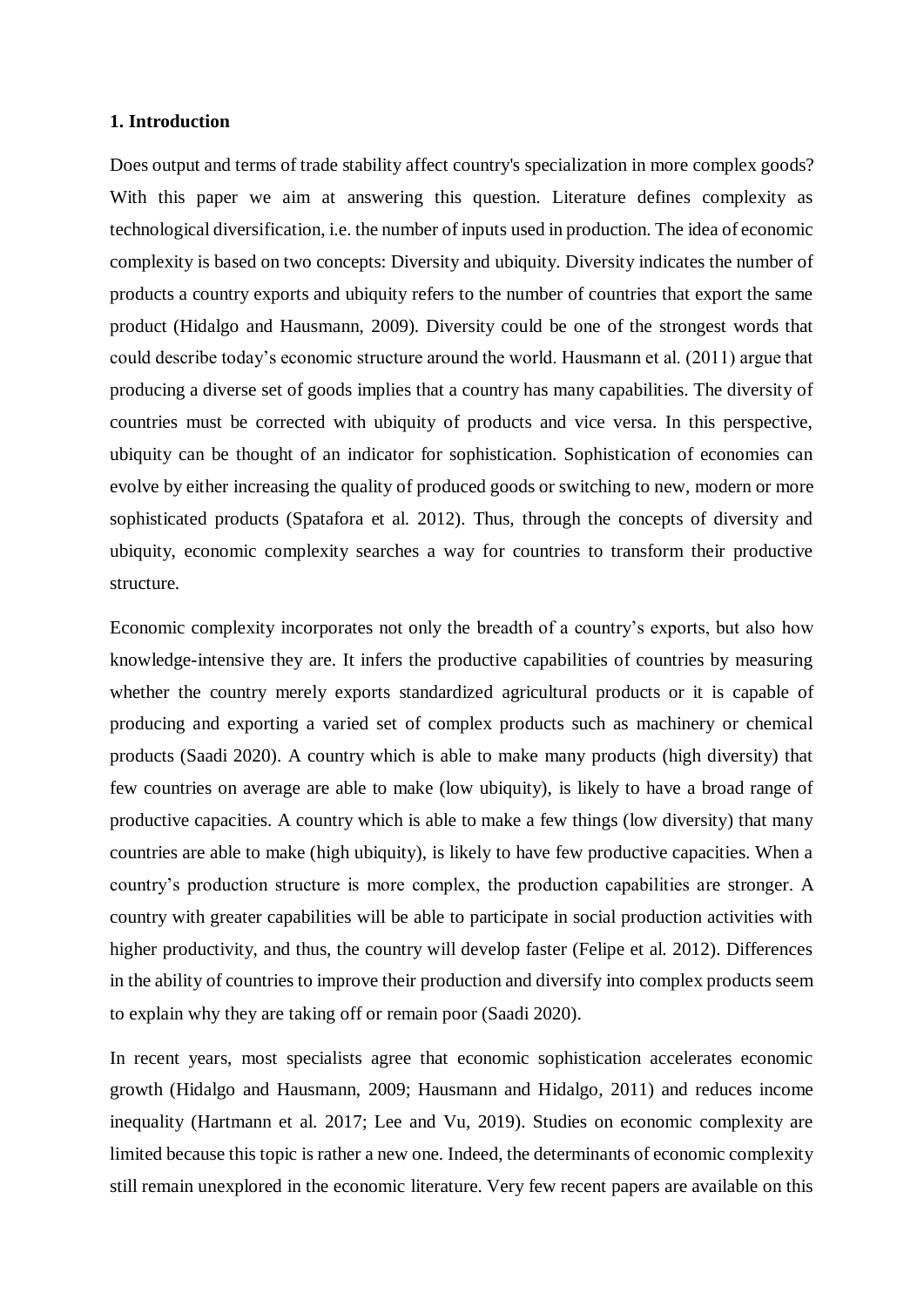topic, such as Hartmann et al. (2017), which shows that countries exporting complex products tend to be more inclusive and have lower levels of income inequality than countries exporting simpler products; Lapatinas (2019), which finds that the Internet has a positive effect on the sophistication of exported products.

In contrast, the influence of terms of trade and output volatility on many aspects of economic development is well known (Chauvet et al., 2018). A burgeoning literature that has documented a negative relationship between volatility and output, implies that volatility has first-order effects on welfare, even for developing economies where growth has traditionally been the major concern (Ramey and Ramey1995). Moreover, the welfare implications of volatility in developing economies have been highlighted by episodes of extreme volatility in a number of developing economies in the 1990s (Prasad et al. 2003). Output fluctuations are generally associated with uncertainty, with its unfavourable effects on both investment and consumption (Tang and Abosedra 2020). Developing countries have experienced large welfare losses arising from episodes of extreme volatility. Eicher et al., (2008) show that adverse shocks to a country's terms of trade not only may disrupt the economy's growth, but also may introduce considerable instability. Negative effects of output volatility in the forms of decreased economic growth (Martin and Rogers, 2000; Imbs, 2007), lower private investment in human capital (Aizenman and Marion, 1999; Hnatkovska and Loayza, 2005).

Terms of trade volatility has been shown to have significant negative impacts on the income level (Andrews and Rees 2009 ; Jawaid and Waheed 2011) and investment (bleaney and Greenaway 2001). Dibooğlu and Aleisa (2004) document recessions, uncertainty, and inflationary pressures associated with terms of trade shocks. Besides, some scholars have empirically studied the effect of economic complexity on economic growth. Hidalgo and Hausmann, (2009) in their empirical results show that economic complexity is highly correlated with income. Furthermore, their results also demonstrate that cross-country differences in income are the result of economic complexity differences. Fang et al. (2015) find that both foreign direct investment and public investment also play significant roles in promoting the upgrading of exports.

The two lines of research discussed above offer two different views about the determinants of comparative prosperity across countries. Hence, they have been generally examined separately as competing alternatives. This paper goes beyond the two different strands of the literature by bringing them together. In particular, this is the first study that empirically examines the effect of output and terms of trade volatility on export sophistication.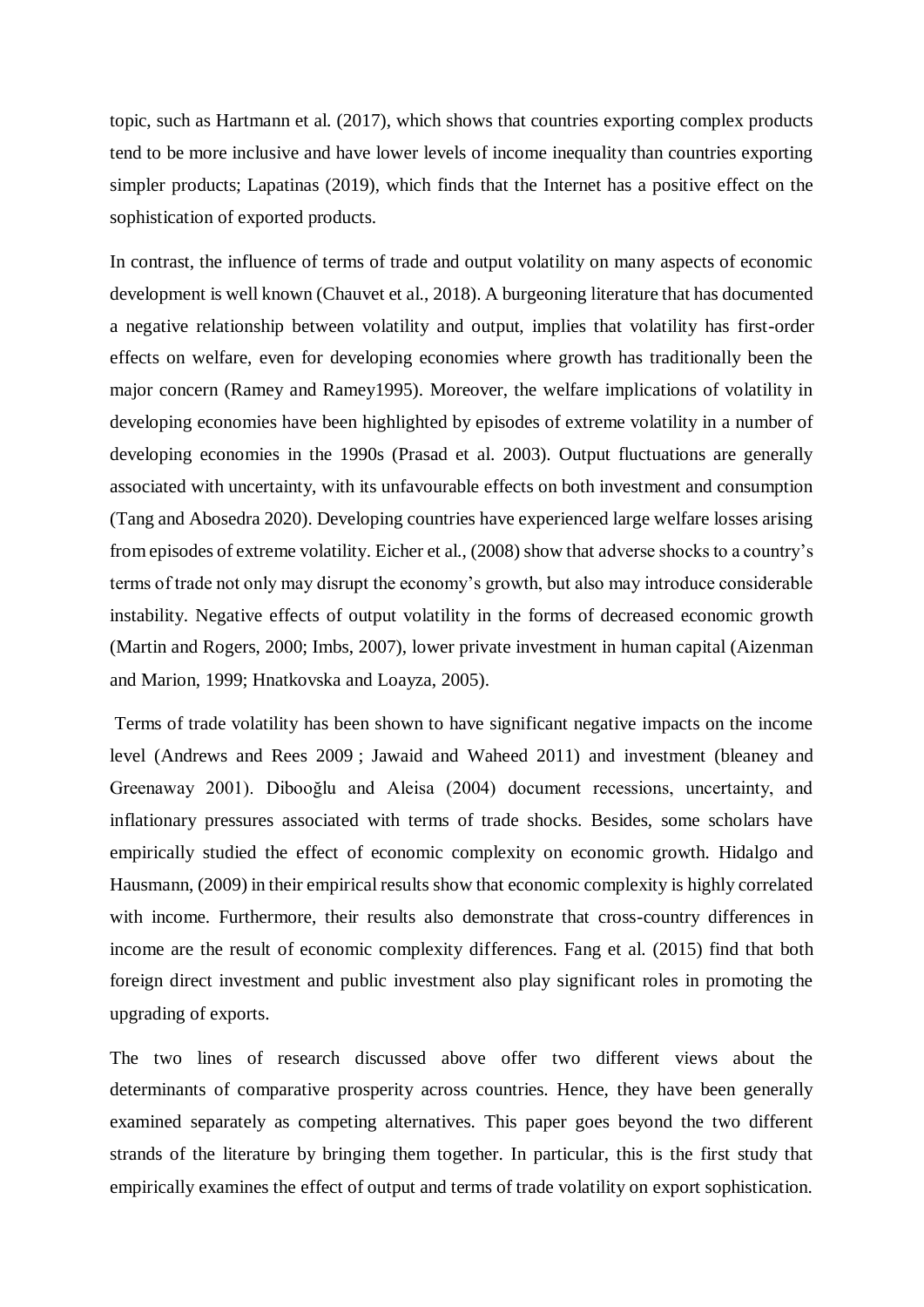as output volatility and terms of trade volatility could result in lower trade openness (as the latter further exposes countries to external shocks), then one could expect that greater output volatility and terms of trade volatility would result in lower levels of economic complexity in countries that experience greater trade openness, in particular if trade openness resulted in greater economic complexity. The literature has shown that trade openness is more likely to be associated with higher complexity of export structure as countries that are more open may take advantage from technology diffusion (Keller, 2010; Saadi 2020). Trade openness has been important in developing economies. Studies show that greater openness of developing countries is beneficial for economic growth (Awokuse, 2007; Nannicini and Billmeier, 2011) and welfare (Jansen, 2004).

A number of cross-country empirical studies analyze the relationship between trade openness and volatility. Kose et al. (2003); Bejan (2006); Kpodar et al. (2019) find that trade openness generally increased output volatility<sup>1</sup>. Their argument is that openness leads to specialization and to more volatility if sector-specific shocks are prevalent (Bejan 2006). Bejan (2006) also point that, a part of the positive relation between openness and volatility may be explained by the positive relation between openness and government size. Giovanni and Levchenko (2009) show that trade openness affect volatility primarily by exposing industries to external shocks.

Another strand of literature also investigates the nexus between trade openness and terms of trade volatility. For example, Benarroch and Pandey (2008) find that trade openness increases terms of trade volatility particularly in developing countries. In both developing and emerging countries, volatility is mainly the consequence of external shocks (Reinhart and Rogoff, 2009, 2014). External shocks take the basic forms of trade shocks. Openness to trade is becoming an important transmission mechanism of external shocks throughout the world economy, especially in developing countries (Balavac and Pugh 2016). Thus, based on this we could derive the conclusion that if trade openness induces greater output volatility and terms of trade volatility, then countries with higher output volatility and terms of trade volatility would be willing to reduce their trade openness levels.

-

<sup>1</sup> However, other studies have shown that trade openness could have a volatility-reducing effect. For example, Giovanni and Levchenko (2009) argue that trade openness could have a volatility-reducing effect as it changes the co-movement between sectors within an economy and isolates open sectors from domestic fluctuations. Haddad et al., (2013) argue that the vulnerability of countries to idiosyncratic external shocks should be reduced when these countries are better diversified in their exports. The basic argument for a positive role of trade openness in reducing exposure to foreign shocks is that a high trade openness helps to adjust to a cut-off in international financing (Montalbano 2011). Cavallo and Frankel (2008) show that trade openness makes countries less vulnerable to both severe sudden stops and currency crashes.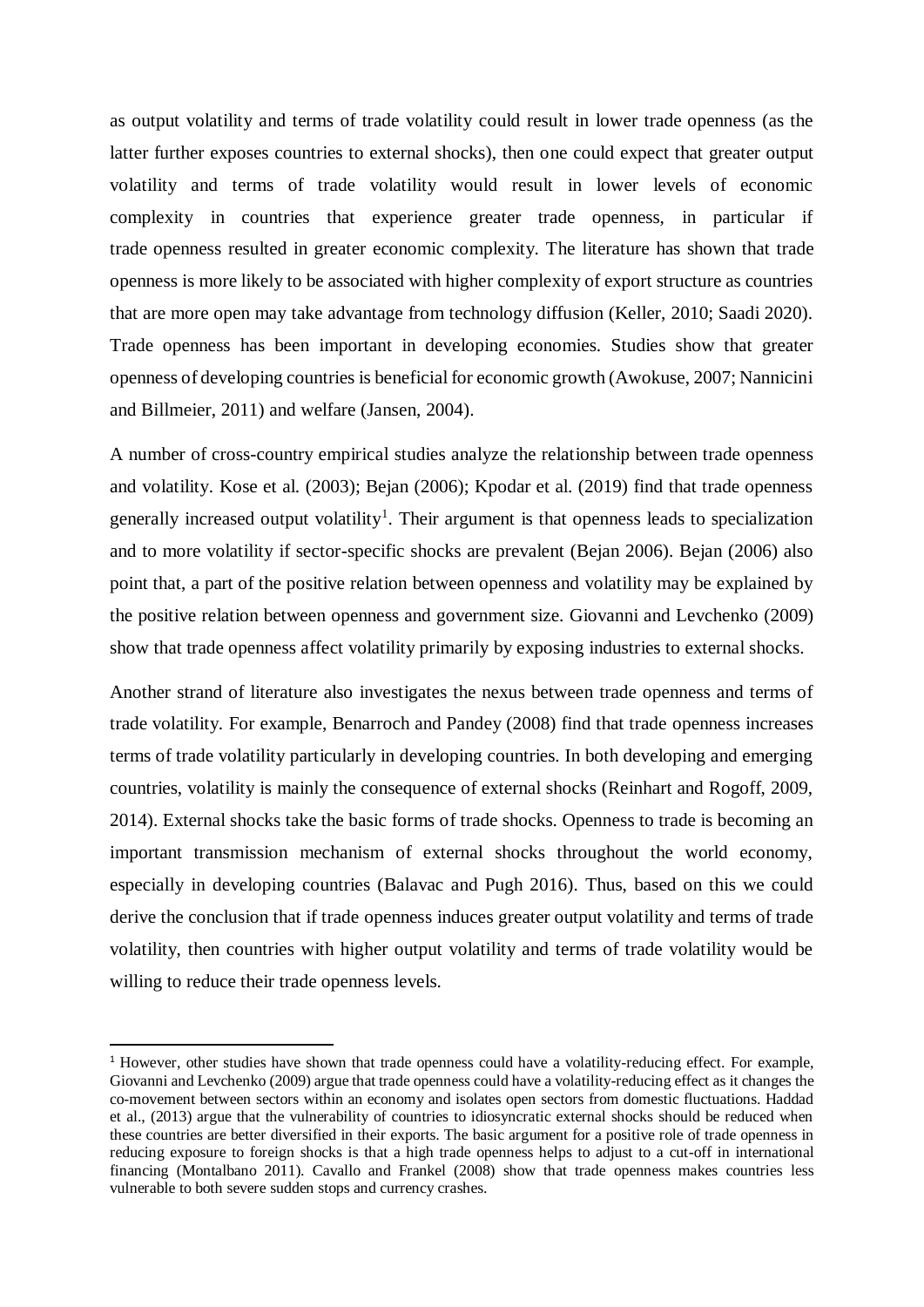Against this background, one could expect that if trade openness leads to economic complexity, and if at the same time, trade openness enhances output volatility and terms of trade volatility, then one could argue that countries that face greater output volatility and terms of trade volatility might adopt policies and measures to reduce their trade openness degree, which would in turn, result in a lower level of economic complexity.

Another channel through which output and terms-of-trade volatility is transmitted is through private investment<sup>2</sup>. Indeed, given that output and terms-of-trade volatility can have a negative effect on private investment and that an increase in private investment improves economic complexity, one would expect that greater volatility would lead to a deterioration in economic complexity through its negative effect on private investment.

Several studies have shown that investment has a positive effect on economic complexity (Fang et al. 2015; Saadi 2020; Lapatinas 2019; Javorcik et al. 2018). Another branch examines the effects of terms of trade and output volatility on investment (Bleaney and Greenaway 2001; Dabla-Norris and Srivisal 2013). The latter show that volatility has a negative effect on investment. Thus, volatility can be expected to have an effect on complexity through its negative impact on private investment.

The research question of this study is: what is the effect of the output and terms of trade volatility on economic sophistication? The current research focuses on economic complexity, which resolves several issues of the export sophistication index of Hausmann et al. (2007). Economic complexity provides better information than the measure of export sophistication when it comes to reflecting the level of sophistication of production (Felipe et al. 2012). Moreover, export sophistication is the subject of three major criticisms. The first criticism concerns the use of income information to calculate the level of sophistication of a product, which generates a circularity according to which "rich countries export products from rich countries" (Hidalgo and Hausmann, 2009; Jarreau and Poncet 2012). The second criticism concerns the consideration of quality differentiation within products. Schott (2004) distinguishes between inter-product sophistication and intra-product sophistication. The third criticism can be seen as an extension of the second. Participation in the global value chain (GVC) allows some developing countries to assemble technologically sophisticated intermediate inputs from developed countries and then export final products. The results show

**.** 

<sup>2</sup> However, in the empirical part, we will not test this channel.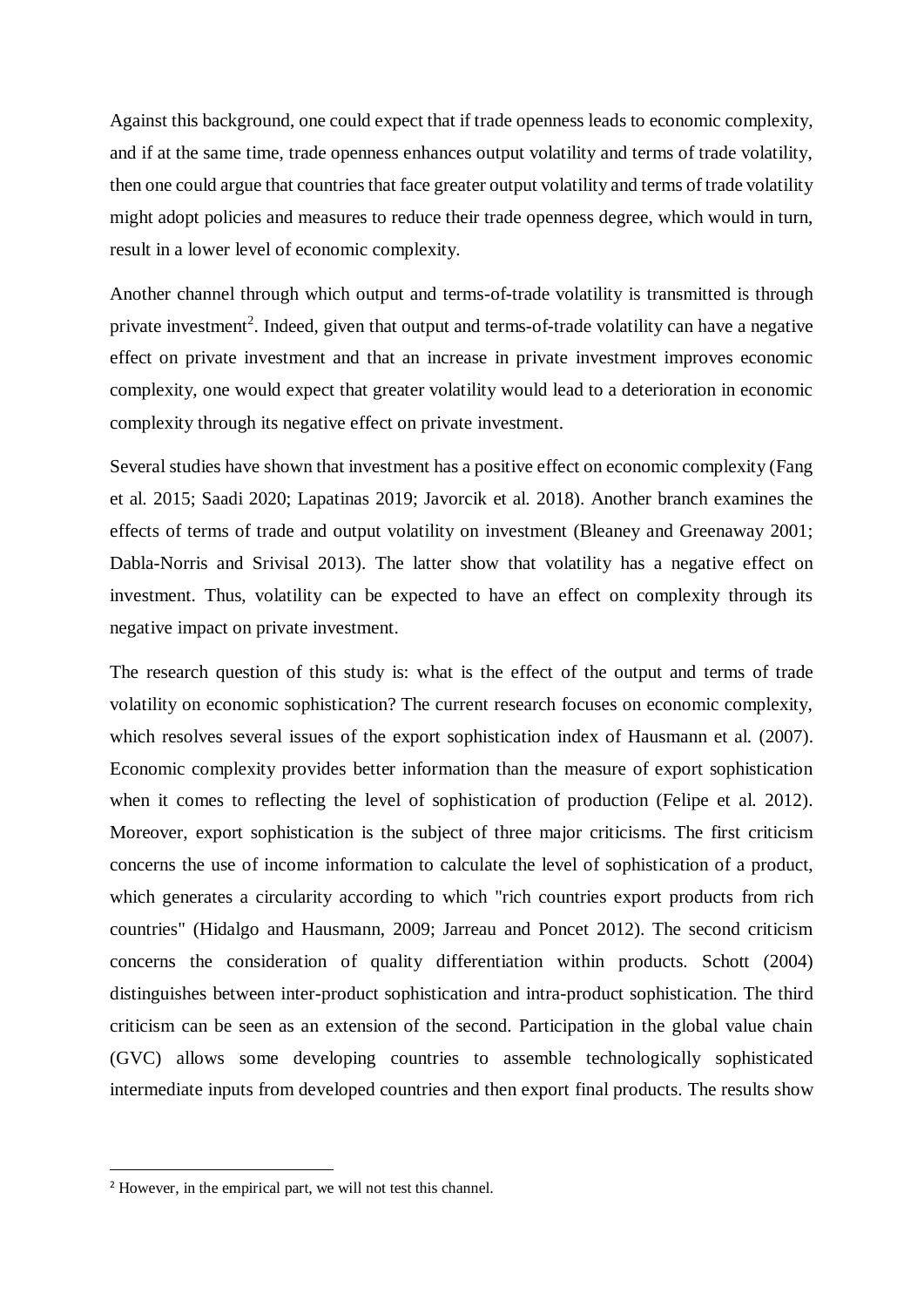that an increase in the output and terms of trade volatility has a negative effect on the sophistication of production.

The rest of the paper proceeds as follows. Section 2 discusses the Model. Section 3 provides the main empirical findings, and the results of robustness. The paper concludes by summarizing the results and discussing some implications for policymakers.

### **2. Model**

Based on earlier studies (Vu, 2021; Nguyen et al., 2020; Saadi, 2020; Lapatinas 2019; Gnangnon and Roberts 2017; Jouini et al. 2016), we perform empirical analysis using data from 119 developed and developing countries over the period of  $1998-2017<sup>3</sup>$  to explore the influence of the output and terms of trade volatility on economic sophistication. In particular, we estimate the following regression:

$$
ECI_{i,t} = \alpha ECI_{i,t-1} + \beta_1 Vgrowth_{i,t} + \beta_2 Vtot_{i,t} + \beta_k X_{i,t} + \gamma_i + \delta_t + \mathbf{u}_{i,t} \tag{1}
$$

where the subscripts  $i$  and  $t$  respectively denote country and time period,  $ECI$  the economic sophistication *Vgrowth* represents real GDP growth volatility, *Vtot* is the volatility of terms of trade, *X* is a set of control variables including inflation volatility, financial development measure by domestic credit to private sector, foreign direct investment (FDI), internet, trade openness, terms of trade, natural ressources rents and the real per capita  $GDP<sup>4</sup>$ . In order to account for country unobservable heterogeneity, we include country fxed efects,  $\gamma_i$ . We also include period fxed efects,  $\delta_t$ , to account for global business cycles.

### **How is volatility measured?**

**.** 

The traditional approach in the literature has been to use the standard deviation of the growth rate of the given variable during a specific period. However, this approach relies on strong assumptions regarding the functional form of the long-term component. Following Chauvet et al. (2018), we use instead a more flexible approach, assuming that the long-term component follows an AR (1) process with a trend as follows:

 $3$  The choice of this period is dictated by the data availability.

<sup>&</sup>lt;sup>4</sup> For the definition of the variables and their sources, see Table 2 in appendice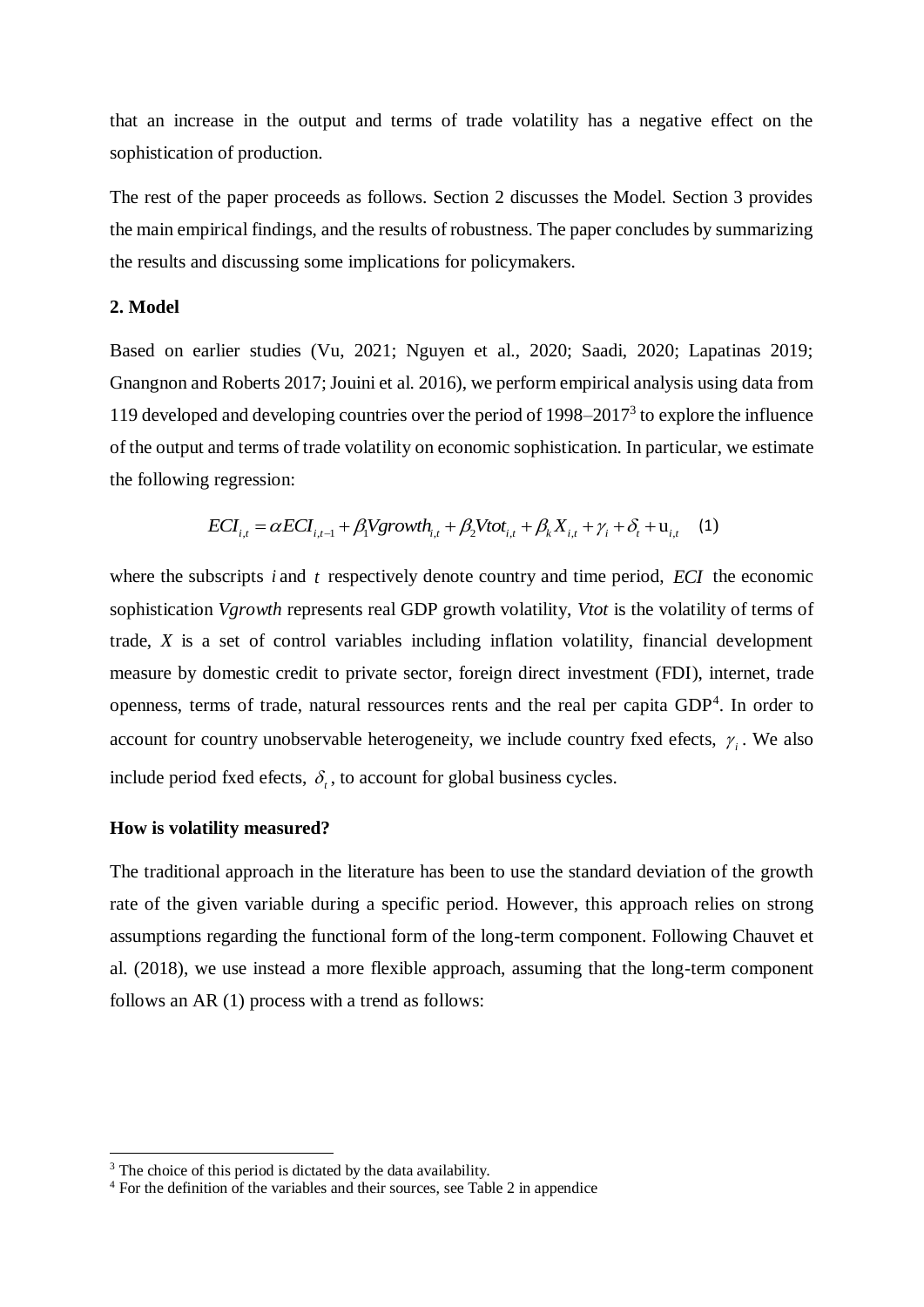$$
\ln(y_{i,t}) = \alpha_i + \beta_i \ln(y_{i,t-1}) + \gamma_i t + \varepsilon_{i,t} \quad (2)
$$

 $y_{i,t}$  is the real GDP for country *i* at time *t*, and  $\varepsilon_{i,t}$  is the error term. Fitting this equation for each country individually with annual data over the period 1998-2017 allows estimating the error term  $\varepsilon_{i,t}$ , which captures the cyclical component of the logarithm of real GDP given the assumed functional form of the long-term component:

$$
\widehat{\varepsilon_{i,t}} = \ln(y_{i,t}) - \widehat{\ln(y_{i,t})}
$$
 (3)

For each sub-period of 4 years, growth volatility *Vgrowth* is calculated as the standard error of the cyclical component  $\varepsilon_{i,t}$ , as shown below:

$$
Vgrowth = \sqrt{\sum_{j=1}^{5} \frac{\widehat{(\varepsilon_{i,t} - \varepsilon_{i,t})}}{4}} \qquad (4)
$$

To estimate the model, three econometric estimators are used: the ordinary least square estimator, the fixed effect estimator and the system GMM estimator. The fixed-effect estimator allows to control for time-invariant country-specific factors that may affect export sophistication, thereby reducing the risk of omitted variables. However, endogeneity issues may arise due to omitted variables (not addressed by the inclusion of country-specific effects), measurement errors and reverse causality. As an attempt to tackle potential endogeneity issues, we use the system GMM estimator developed by Blundell and Bond (1998) to instrument the right-hand side variables with the appropriate lags. Blundell and Bond (1998) find that the system GMM estimator, which uses both the difference panel data and the level specification, improves significantly the consistency and efficiency of the estimates compared to the firstdifferenced GMM<sup>5</sup> developed by Arellano and Bond (1991).

### **3. Results**

-

<sup>&</sup>lt;sup>5</sup> To test the validity of the lagged variables as instruments, we use the standard Hansen test of over-identifying restrictions, where the null hypothesis is that the instrumental variables are not correlated with the residual, and the serial correlation test, where the null hypothesis is that the errors exhibit no second-order serial correlation. The results from both tests support the validity of the instruments.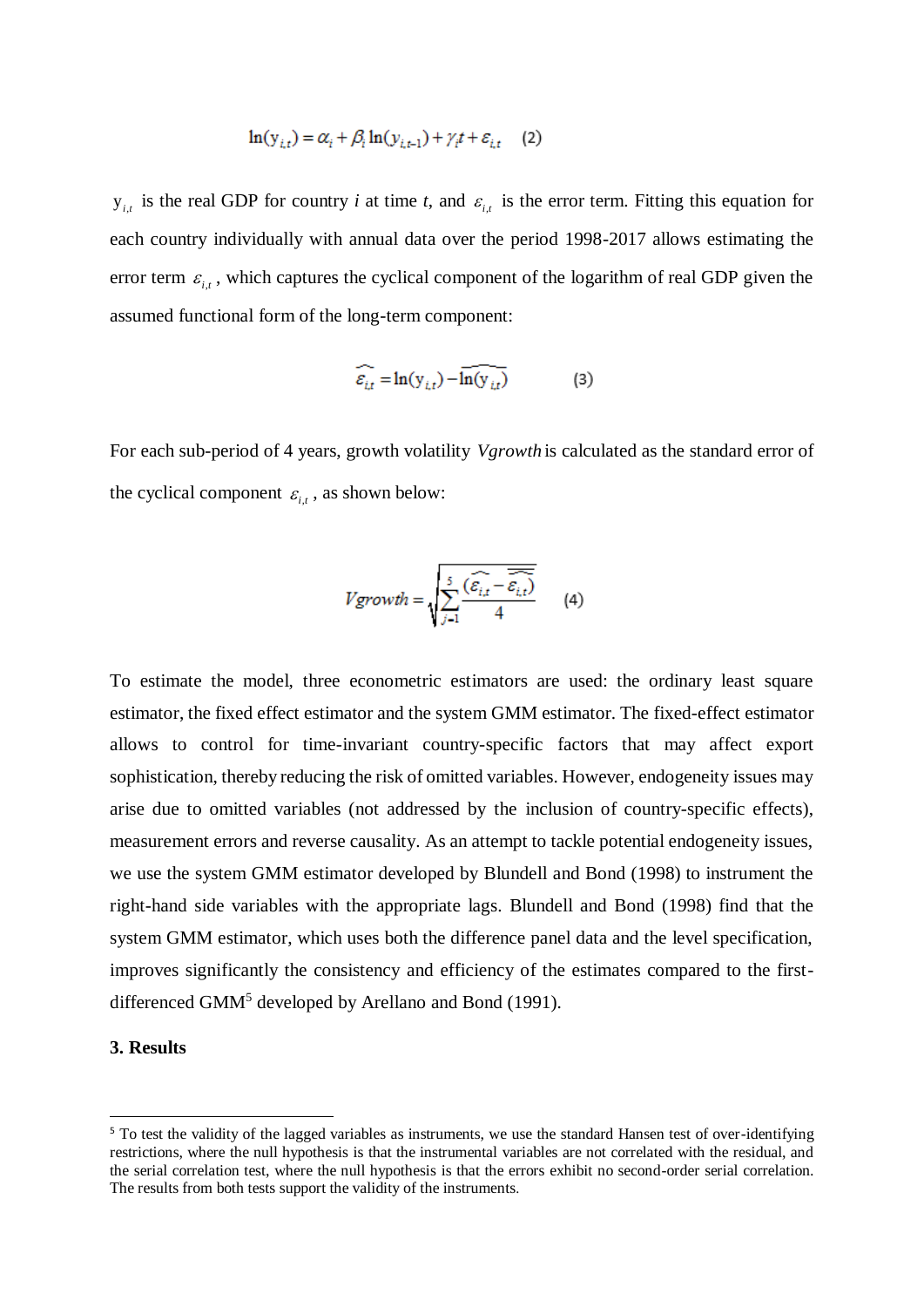Table 1 presents the results of the effect of volatility on export sophistication. Column 1 gives the results when we control the volatility of GDP per capita and the volatility of the terms of trade. The coefficients associated with these variables are negative and statistically significant at 1%. This reflects the fact that an increase in the volatility of GDP and/or the terms of trade leads to a deterioration in export sophistication.

In the column 11, the coefficient associated with output volatility is -0.02, with a magnitude suggesting that an increase in output volatility of 10 units leads to a degradation of economic complexity of about 0.2 units. The coefficient associated with the volatility of the terms of trade is -0.01 with a magnitude suggesting that an increase in the volatility of the terms of trade of 10 units leads to a degradation of economic complexity of about 0.1 units. In column 14 where all control variables are entered, the coefficients associated with the variables output volatility and terms of trade volatility are -0.043 and -0.036, suggesting that a 10 unit increase in these variables leads to a decrease in economic complexity of 0.43 and 0.36 units respectively. Moreover, when comparing the coefficients of these variables across the different estimators, we find that the coefficients associated with OLS are higher than the coefficients of GMM and fixed effect. This result is not surprising because OLS estimators lead to upward bias while fixed-effect estimators introduce downward bias (Nickell 1981).

In column 3, we introduce financial development in addition to inflation volatility. We find that the coefficient associated with inflation volatility is negative and significant at 10%. An increase in inflation volatility reduces economic sophistication. On the other hand, financial development is positive and statistically significant at 10%. This suggests that an improvement in financial development increases the sophistication of exports. In column 4, we introduce in addition FDI. We find that the coefficients associated with the volatility of GDP and terms of trade remain negative and statistically significant at 1%. This confirms the negative effect of volatility on economic sophistication. The coefficient associated with FDI is positive and statistically significant at 1%. Thus, an improvement in FDI leads to an increase in the improvement of exports. This result is consistent with that of Saadi (2020) which shows that FDI has a positive effect on economic sophistication. We introduce in column 5 the internet variable. The coefficients associated with output and terms of trade volatility remain significant at 1%. This result shows that volatility is detrimental to the improvement of exports. As regards the internet variable, we note that this variable is positive and statistically significant at 1%. This indicates the importance of internet access in the process of export sophistication.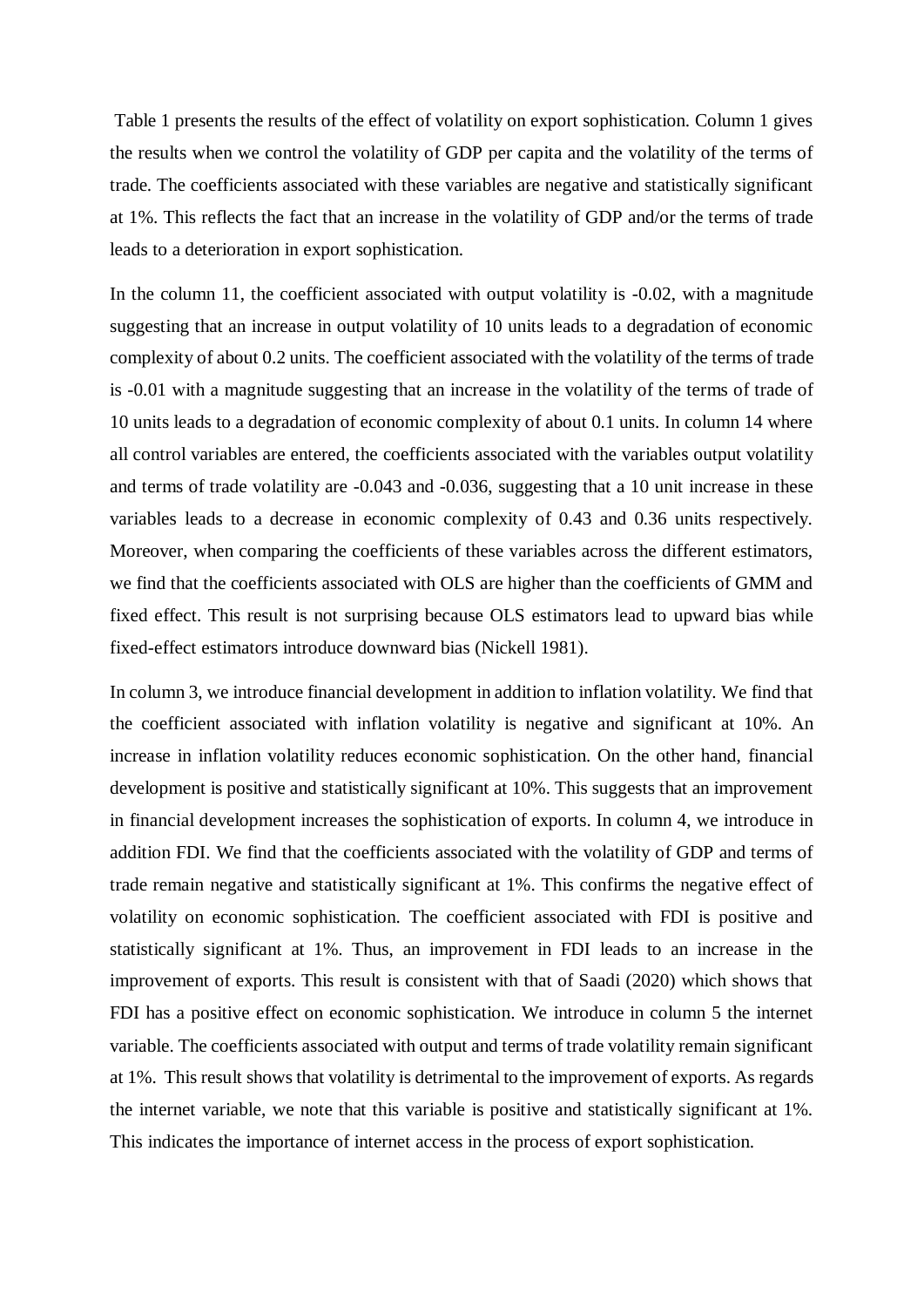We also include as additional control variables income per capita, terms of trade and natural resources. We find that the coefficients of income per capita and the terms of trade are positive and statistically significant. This result reflects the fact that an increase in these variables leads to an improvement in economic complexity. These results are consistent with the literature that examines the determinants of economic complexity (Jouini et al. 2016; Saadi 2020; Gnangnon and Roberts 2017). In contrast, the coefficient associated with natural resources endowment is negative and statistically significant at 1%. This result reflects the fact that abundance of natural resources leads to a degradation of economic complexity, which confirms the resources curse hypothesis.

In order to test whether trade openness is the channel through which terms of trade volatility and output volatility negatively affect economic complexity, we also introduce in column 5 the interaction between these variables and trade openness. The coefficient associated with the interaction variable between trade openness and output volatility is negative and statistically significant at 1%. This result reflects the fact that trade openness exacerbates the negative effect of output volatility on economic complexity. This result is in line with those obtained by Giovanni and Levchenko, (2009) who show that countries open to international trade are more volatile. The coefficient associated with the interaction variable between trade openness and terms of trade volatility is negative and statistically significant at 10%. This result implies that an improvement in trade openness amplifies the negative effect of terms of trade volatility on economic complexity. This result is consistent with the work of Haddad et al, (2013) which shows that trade openness promotes volatility in low-diversification countries.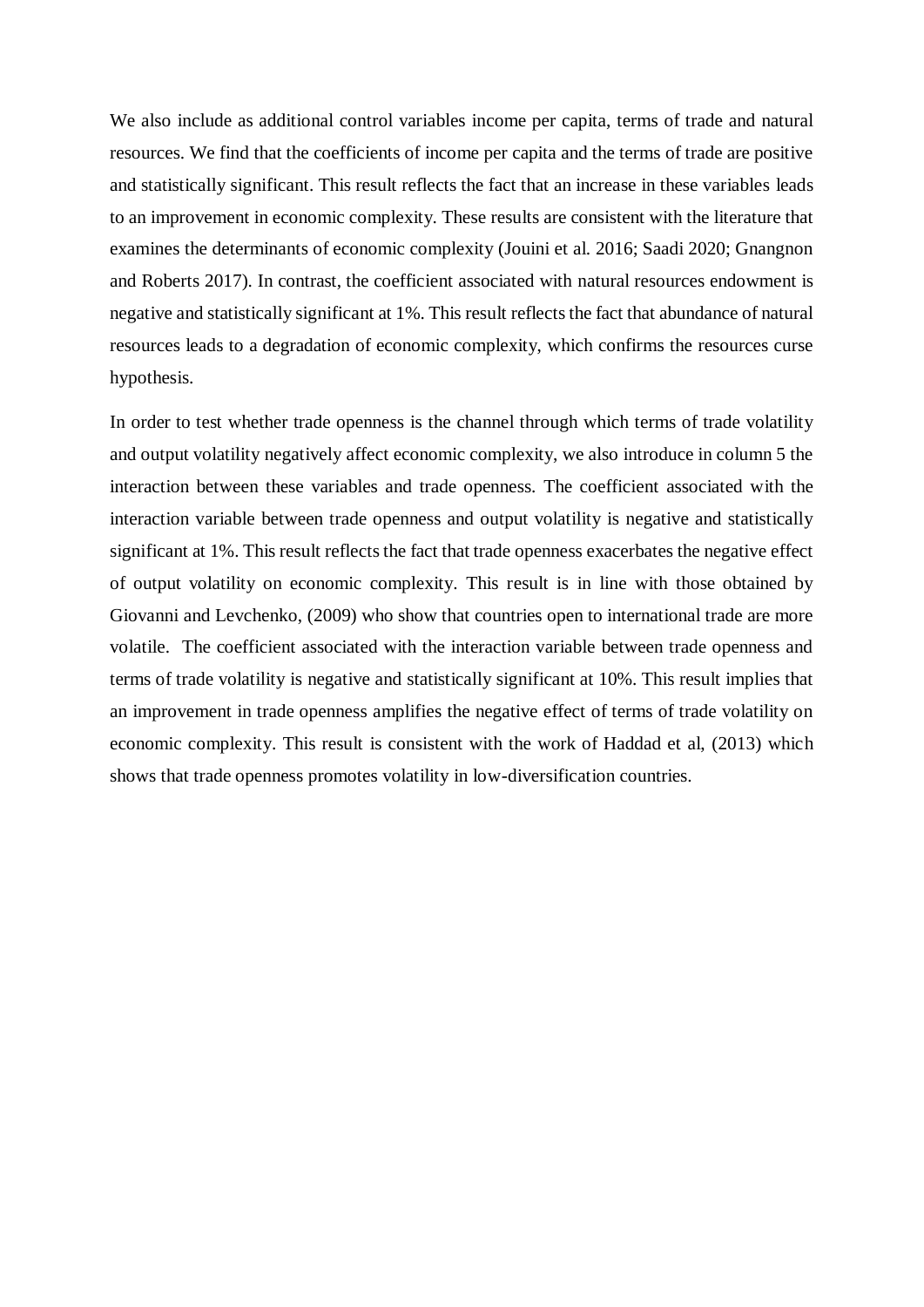|                  | <b>OLS</b>  |             |              |              |              | Fixed effect |             |              |             |              | System GMM |              |            |              |
|------------------|-------------|-------------|--------------|--------------|--------------|--------------|-------------|--------------|-------------|--------------|------------|--------------|------------|--------------|
| <b>VARIABLES</b> | (1)         | (2)         | (3)          | (4)          | (5)          | (6)          | (7)         | (8)          | (9)         | (10)         | (11)       | (12)         | (13)       | (14)         |
|                  |             |             |              |              |              |              |             |              |             |              |            |              |            |              |
| L.ECI            |             |             |              |              |              |              |             |              |             |              | $1.11***$  | $1.07***$    | $1.227***$ | $0.888***$   |
|                  |             |             |              |              |              |              |             |              |             |              | (0.003)    | (0.009)      | (0.0316)   | (0.0474)     |
| Vgrowth          | $-0.042***$ | $-0.049***$ | $-0.0461***$ | $-0.0480***$ | $-0.037***$  | $-0.020***$  | $-0.021***$ | $-0.0217***$ | $-0.021***$ | $-0.017**$   | $-0.02***$ | $-0.02***$   | $-0.017**$ | $-0.0432***$ |
|                  | (0.0121)    | (0.0142)    | (0.0109)     | (0.0114)     | (0.007)      | (0.00594)    | (0.00598)   | (0.00598)    | (0.00591)   | (0.006)      | (0.001)    | (0.001)      | (0.0069)   | (0.00864)    |
| ${\rm VTot}$     | $-0.082***$ | $-0.091***$ | $-0.070***$  | $-0.0685***$ | $-0.012*$    | $-0.0035**$  | $-0.0077**$ | $-0.00913$   | $-0.00957$  | $-0.011*$    | $-0.01***$ | $-0.003***$  | 0.00299    | $-0.0363***$ |
|                  | (0.00732)   | (0.00811)   | (0.00777)    | (0.00781)    | (0.007)      | (0.00008)    | (0.0002)    | (0.00591)    | (0.00584)   | (0.006)      | (0.0002)   | (0.0006)     | (0.0187)   | (0.00427)    |
| Vinflation       |             | $-0.0195$   | $-0.0340*$   | $-0.0365*$   | $-0.045**$   |              | $-0.053***$ | $-0.0536***$ | $-0.049***$ | $-0.049***$  |            | $-0.02***$   | $-0.0556$  | $-0.0283**$  |
|                  |             | (0.0214)    | (0.0196)     | (0.0190)     | (0.02)       |              | (0.0113)    | (0.0116)     | (0.0115)    | (0.012)      |            | (0.0004)     | (0.0609)   | (0.0117)     |
| Financial depth  |             |             | $0.00610***$ | $0.00587***$ | $0.002***$   |              |             | $0.00154***$ | $0.00134**$ | $0.0017***$  |            | $0.0005***$  | $-0.00061$ | 0.00674      |
|                  |             |             | (0.000493)   | (0.000508)   | (0.0004)     |              |             | (0.000536)   | (0.000530)  | (0.0005)     |            | $(7.91e-05)$ | (0.0005)   | (0.00160)    |
| <b>FDI</b>       |             |             |              | $0.0145***$  | $0.005*$     |              |             |              | $0.0171***$ | $0.016***$   |            |              | $-0.0016$  | 0.0306       |
|                  |             |             |              | (0.00335)    | (0.003)      |              |             |              | (0.00266)   | (0.002)      |            |              | (0.002)    | (0.00699)    |
| Internet         |             |             |              |              | $0.017***$   |              |             |              |             | $0.0021***$  |            |              | $0.004***$ | $0.00823***$ |
|                  |             |             |              |              | (0.0006)     |              |             |              |             | (0.0007)     |            |              | (0.0005)   | (0.00116)    |
| Gdp per capita   |             |             |              |              | 0.00838**    |              |             |              |             | $0.102**$    |            |              |            | $1.181***$   |
|                  |             |             |              |              | (0.00061)    |              |             |              |             | (0.002)      |            |              |            | (0.198)      |
| Terms of trade   |             |             |              |              | $0.002***$   |              |             |              |             | 0.000535     |            |              |            | 0.00333      |
|                  |             |             |              |              | (0.0004)     |              |             |              |             | (0.000359)   |            |              |            | (0.000961)   |
| Natural Res.     |             |             |              |              | $-0.0219***$ |              |             |              |             | $-0.0142***$ |            |              |            | $-0.0107**$  |
|                  |             |             |              |              | (0.00154)    |              |             |              |             | (0.002)      |            |              |            | (0.00449)    |
| Vgrowth X open   |             |             |              |              | $-0.0294***$ |              |             |              |             | $-0.005$     |            |              |            | $-0.0537***$ |
|                  |             |             |              |              | (0.00938)    |              |             |              |             | (0.006)      |            |              |            | (0.0110)     |
| VTot X open      |             |             |              |              | $-2.739*$    |              |             |              |             | $-1.650**$   |            |              |            | $-15.48**$   |
|                  |             |             |              |              | (1.533)      |              |             |              |             | (0.750)      |            |              |            | (6.516)      |
| Constant         | $-1.039***$ | $-1.130***$ | $-1.204***$  | $-1.242***$  | $-0.408***$  | $-0.0435$    | $-0.0529$   | $-0.159*$    | $-0.238***$ | $-1.353*$    | $-0.13***$ | $-0288$      | 0.242      | $-12.69***$  |
|                  | (0.0931)    | (0.104)     | (0.104)      | (0.104)      | (0.135)      | (0.0688)     | (0.0734)    | (0.0827)     | (0.0825)    | (0.785)      | (0.0090)   | (0.652)      | (0.246)    | (2.288)      |
| Observations     | 1,961       | 1,756       | 1,712        | 1,712        | 1,579        | 1,961        | 1,756       | 1,712        | 1,712       | 1,579        | 1,874      | 1,641        | 1,644      | 1,552        |
| Number of id     |             |             |              |              |              | 118          | 114         | 114          | 114         | 114          | 118        | 114          | 114        | 114          |
| AR(1)            |             |             |              |              |              |              |             |              |             |              | 0.0603     | 0.067        | 0.021      | 0.024        |
| AR(2)            |             |             |              |              |              |              |             |              |             |              | 0.248      | 0.2843       | 0.242      | 0.208        |
| Hansen           |             |             |              |              |              |              |             |              |             |              | 0.155      | 0.398        | 0.548      | 0.112        |

# **Table 1:** The effect of the volatility on economic sophistication

Robust standard errors in parentheses \*\*\* p<0.01, \*\* p<0.05, \* p<0.1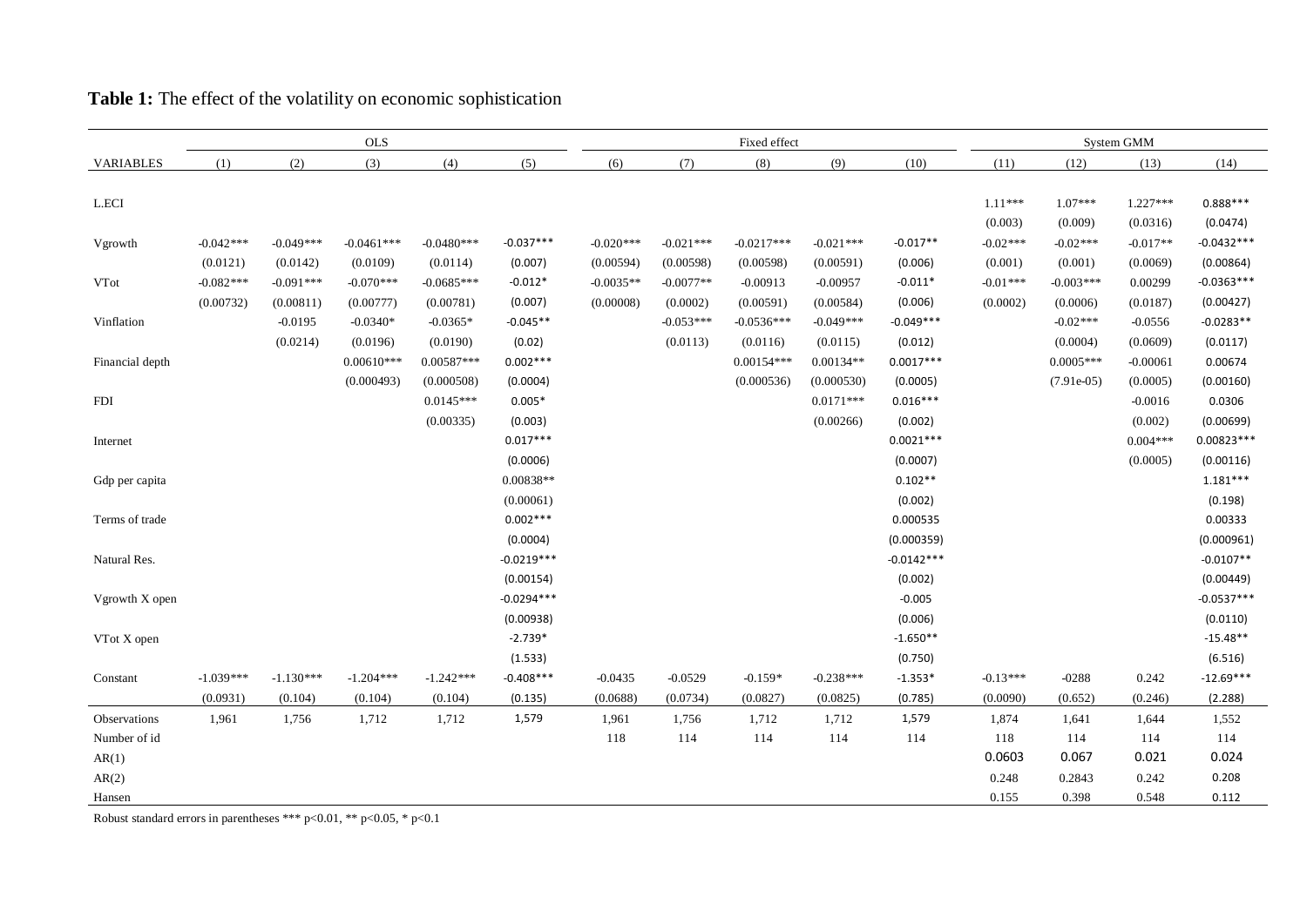In columns 11-14 of the table, we focus on the dynamic setup and we report a two-step System GMM (SGMM) estimates. We consider that the only endogeneity present is that involving the lagged dependent variable. Again, the empirical results confirm our previous finding that output volatility and terms of trade volatility negatily affect export complexity of the developing and emerging countries. The results of the diagnostic tests suggest that all models are relatively well specified. The p-values of second-order serial correlation and Hansen's over-identification tests indicate that the model is adequately specified.

#### **4. Conclusion**

This paper has presented empirical evidence that output and terms of trade volatility is negatily associated with export complexity. The relationship is economically large and is robust to different model specifications and different econometric approaches. Volatility is relatively a more important issue in developing countries than developed ones. This study highlights the importance of understanding the factors driving volatility and its effect on economic complexity. This paper focuses on an important issue because macroeconomic stability is a prerequisite for sustainable and inclusive growth. Therefore, policy efforts must focus on reducing volatility.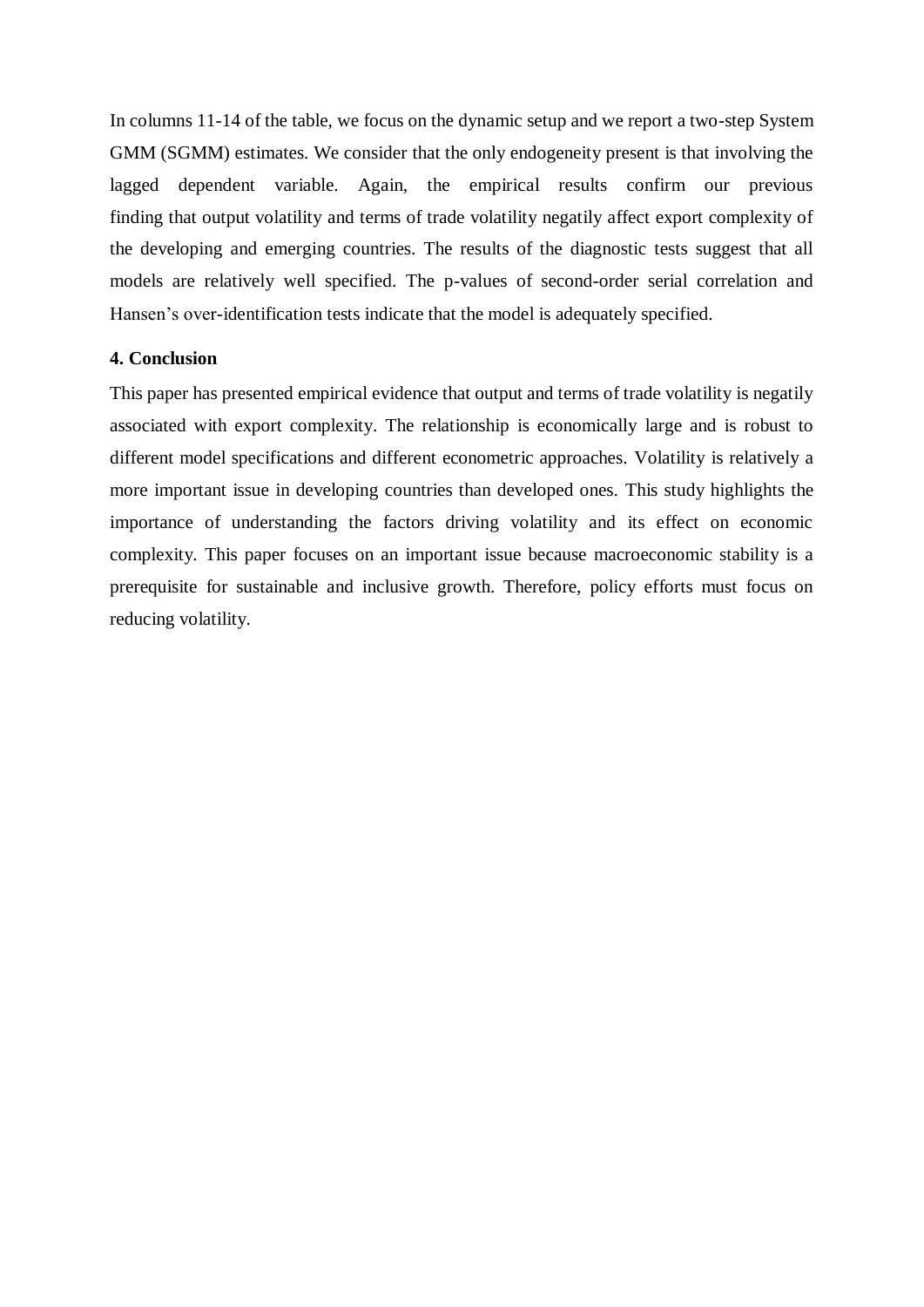#### **References**

- Aizenman, J., & Marion, N. (1999). Volatility and investment: interpreting evidence from developing countries. *Economica*, *66*(262), 157-1179.
- Andrews, D., & Rees, D. (2009). *Macroeconomic volatility and terms of trade shocks* (No. rdp2009-05). Reserve Bank of Australia.
- Arellano, M., & Bond, S. (1991). Some tests of specification for panel data: Monte Carlo evidence and an application to employment equations. Review of Economic Studies, 58(2), 277–298.
- Awokuse, T. O. (2007). Causality between exports, imports, and economic growth: Evidence from transition economies. *Economics letters*, *94*(3), 389-395.
- Balavac, M., & Pugh, G. (2016). The link between trade openness, export diversification, institutions and output volatility in transition countries. *Economic Systems*, *40*(2), 273-287.
- Bejan, M. (2006). Trade openness and output volatility. *Available at SSRN 965824*.
- Benarroch, M., & Pandey, M. (2008). Trade openness and government size. *Economics Letters*, *101*(3), 157-159.
- Bleaney M., and Greenaway D., (2001). The impact of terms of trade and real exchange rate volatility on investment and growth in sub-Saharan Africa, Journal of Development Economics 65, 491–500.
- Blundell, R. and S. Bond, 1998, "Initial Conditions and Moment Restrictions in Dynamic Panel Data Models," *Journal of Econometrics,* Vol 87, 115–43.
- Cavallo, E. A., & Frankel, J. A. (2008). Does openness to trade make countries more vulnerable to sudden stops, or less? Using gravity to establish causality. *Journal of International Money and Finance*, 27(8), 1430–1452.
- Chauvet, L., Ferry, M., Guillaumont, P., Jeanneney, S. G., Tapsoba, S. J. A., & Wagner, L. (2018). Volatility widens inequality. Could aid and remittances help?. *Review of World Economics*, *155*(1), 71-104.
- Dabla-Norris, M. E., & Srivisal, M. N. (2013). *Revisiting the link between finance and macroeconomic volatility*. International Monetary Fund.
- Dibooğlu, S., & Aleisa, E. (2004). Oil prices, terms of trade shocks, and macroeconomic fluctuations in Saudi Arabia. *Contemporary Economic Policy*, *22*(1), 50-62.
- Eicher, T. S., Schubert, S. F., & Turnovsky, S. J. (2008). Dynamic effects of terms of trade shocks: The impact on debt and growth. *Journal of International Money and Finance*, *27*(6), 876-896.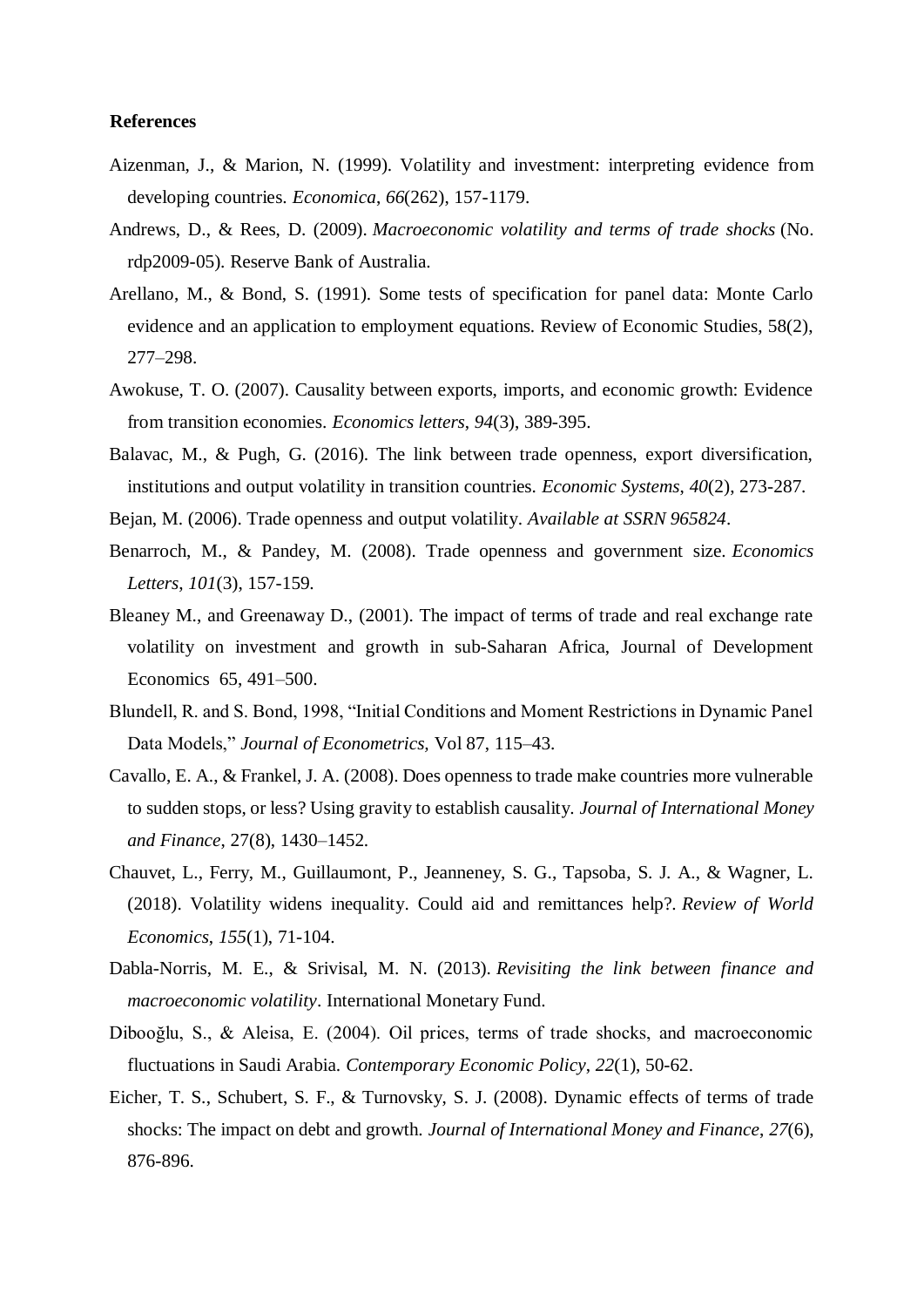- Fang, Y., Gu, G., & Li, H. (2015). The impact of financial development on the upgrading of China's export technical sophistication. *International Economics and Economic Policy*, *12*(2), 257-280.
- Felipe, J., Kumar, U., Abdon, A., & Bacate, M. (2012). Product Complexity and Economic Development. *Structural Change and Economic Dynamics, 23*(1), 36-68.
- Giovanni, D, J. and Levchenko, A. A. (2009) Trade Openness and Volatility, *The Review of Economics and Statistics*, 91(3): 558-85
- Gnangnon, S. K., & Roberts, M. (2017). Aid for trade, foreign direct investment and export upgrading in recipient countries. *Journal of International Commerce, Economics and Policy*, *8*(02), 1750010.
- Haddad, M., Lim, J.J., Pancaro, C. and Saborowski, C. (2013) Trade openness reduces growth volatility when countries are well diversified, *Canadian Journal of Economics*, 46(2): 765-790.
- Hartmann, D., Guevara, M. R., Jara-Figueroa, C., Aristarán, M., & Hidalgo, C. A. (2017). Linking Economic Complexity, Institutions, and Income Inequality. World Development, 93(Supplement C), 75-93.
- Hausmann, R., Hidalgo, C. A., Bustos, S., Coscia, M., & Simoes, A. (2011). *The atlas of economic complexity: Mapping paths to prosperity*. Mit Press.
- Hausmann, R., Hidalgo, C.A., (2011). The network structure of economic output. J. Econ. Growth 16 (4), 309–342.
- Hausmann, R., Hwang, J., & Rodrik, D. (2007). What You Export Matters. *Journal of Economic Growth, 12*(1), 1-25.
- Hidalgo, C. A., & Hausmann, R. (2009). The building blocks of economic complexity. Proceedings of the national academy of sciences, 106(26), 10570–10575.
- Hnatkovska, V., & Loayza, N. (2005). Volatility and growth. In J. Aizenmann & B. Pinto (Eds.), Managing volatility and crises: A practitioner's guide. Cambridge: World Bank, Cambridge University Press.
- Imbs, J. (2007). Growth and volatility. *Journal of Monetary Economics*, *54*(7), 1848-1862.
- Jansen, M. (2004). Exposure to external country specific shocks and income volatility.
- Jarreau, J., & Poncet, S. (2012). Export sophistication and economic growth: Evidence from China. *Journal of development Economics*, *97*(2), 281-292.
- Javorcik, B. S., Lo Turco, A., & Maggioni, D. (2018). New and improved: does FDI boost production complexity in host countries?. *The Economic Journal*, *128*(614), 2507-2537.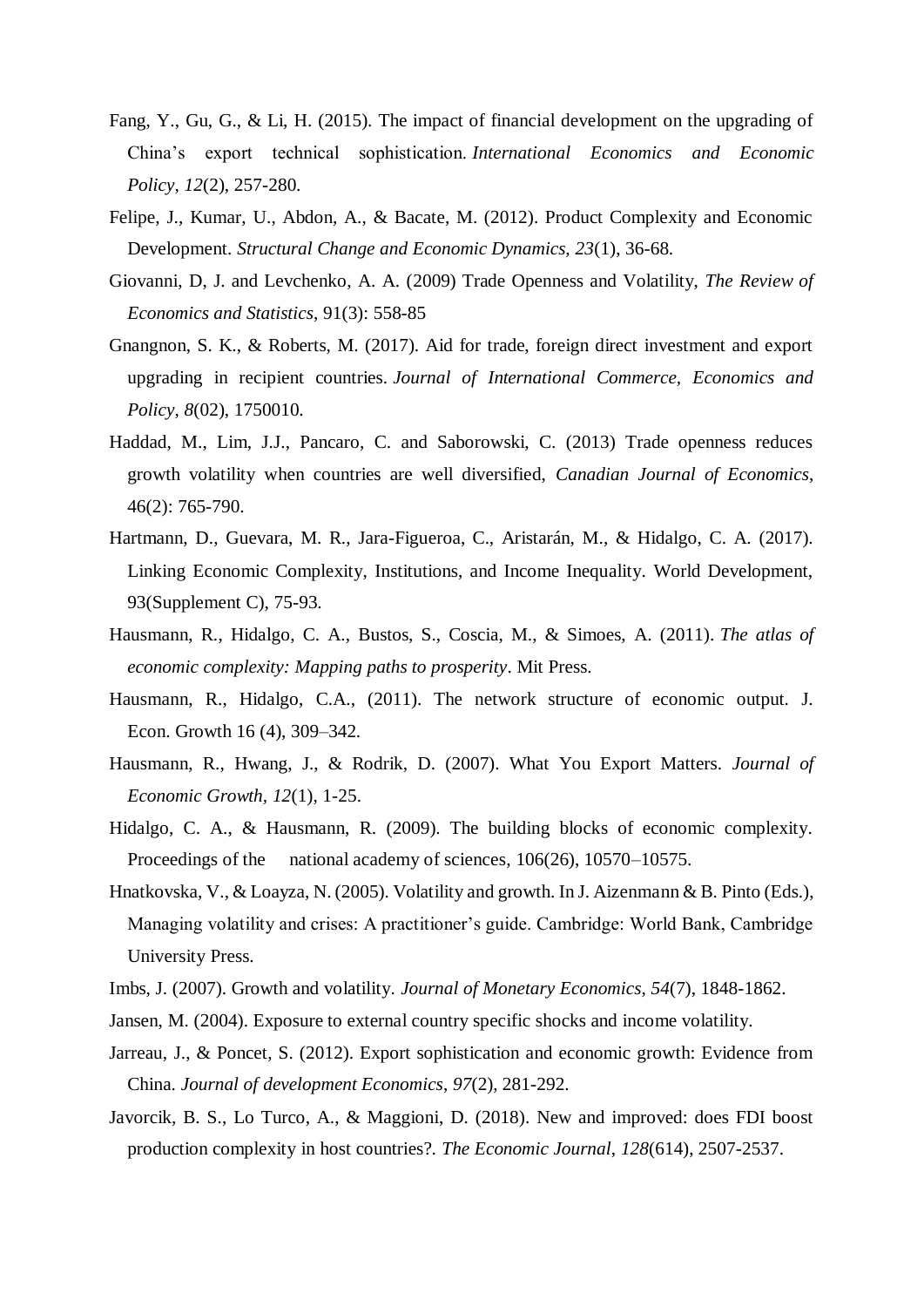- Jawaid, S. T., & Waheed, A. (2011). Effects of terms of trade and its volatility on economic growth: a cross country empirical investigation. *Transition Studies Review*, *18*(2), 217-229.
- Jouini, N., Oulmane, N., & Péridy, N. (2016). North African countries' production and export structure: towards a diversification and export sophistication strategy. *Canadian Journal of Development Studies/Revue canadienne d'études du développement*, *37*(2), 217-238.
- Keller, W. (2010). International trade, foreign direct investment, and technology spillovers. In H. Hall & N. Rosenberg (Eds.), *Handbook of the economics of innovation (pp. 793–829). North-Holland: Elsevier.*
- Kose, M. Ayhan, Eswar S. Prasad, and Marco E. Terrones. (2003). "Financial Integration and Macroeconomic Volatility." *IMF Economic Review* 50(1): 119–142.
- Kpodar, K., Le Goff, M., & Singh, R. J. (2019). Financial Deepening, Terms of Trade Shocks and Growth in Low-Income Countries Countries.
- Lapatinas, A., (2019). The effect of the Internet on economic sophistication: An empirical analysis, Economics Letters 174, 35–38.
- Lee, K.-K., & Vu, T. V. (2019). Economic Complexity, Human Capital and Income Inequality: A Cross-Country Analysis. Japanese Economic Review.
- Martin, P., & Rogers, C. A. (2000). Long-term growth and short-term economic instability. *European Economic Review*, *44*(2), 359-381.
- Montalbano, P. (2011). Trade Openness and Developing Countries' Vulnerability: Concepts, Misconceptions, and Directions for Research. *World Development*, 39(9), 1489-1502.
- Nannicini, T., & Billmeier, A. (2011). Economies in transition: How important is trade openness for growth?. *Oxford Bulletin of Economics and Statistics*, *73*(3), 287-314.
- Nguyen, C.P., Schinckus, C., and Su, T.D. (2020). The drivers of economic complexity: International evidence from financial development and patents. International Economics, 164, 140-150.
- Nickell, S. (1981). Biases in dynamic models with fixed effects. *Econometrica: Journal of the econometric society*, 1417-1426.
- Prasad, E., Rogoff, K., Wei, S. J., & Kose, M. A. (2003). Effects of financial globalisation on developing countries: Some empirical evidence. *Economic and Political Weekly*, 4319-4330.
- Ramey, G., and V.A. Ramey, 1995, "Cross-Country Evidence on the Link Between Volatility and Growth," American Economic Review, Vol. 85, pp. 1138–51.
- Reinhart, C. M., & Rogoff, K. S. (2009). The aftermath of financial crises. *American Economic Review*, *99*(2), 466-72.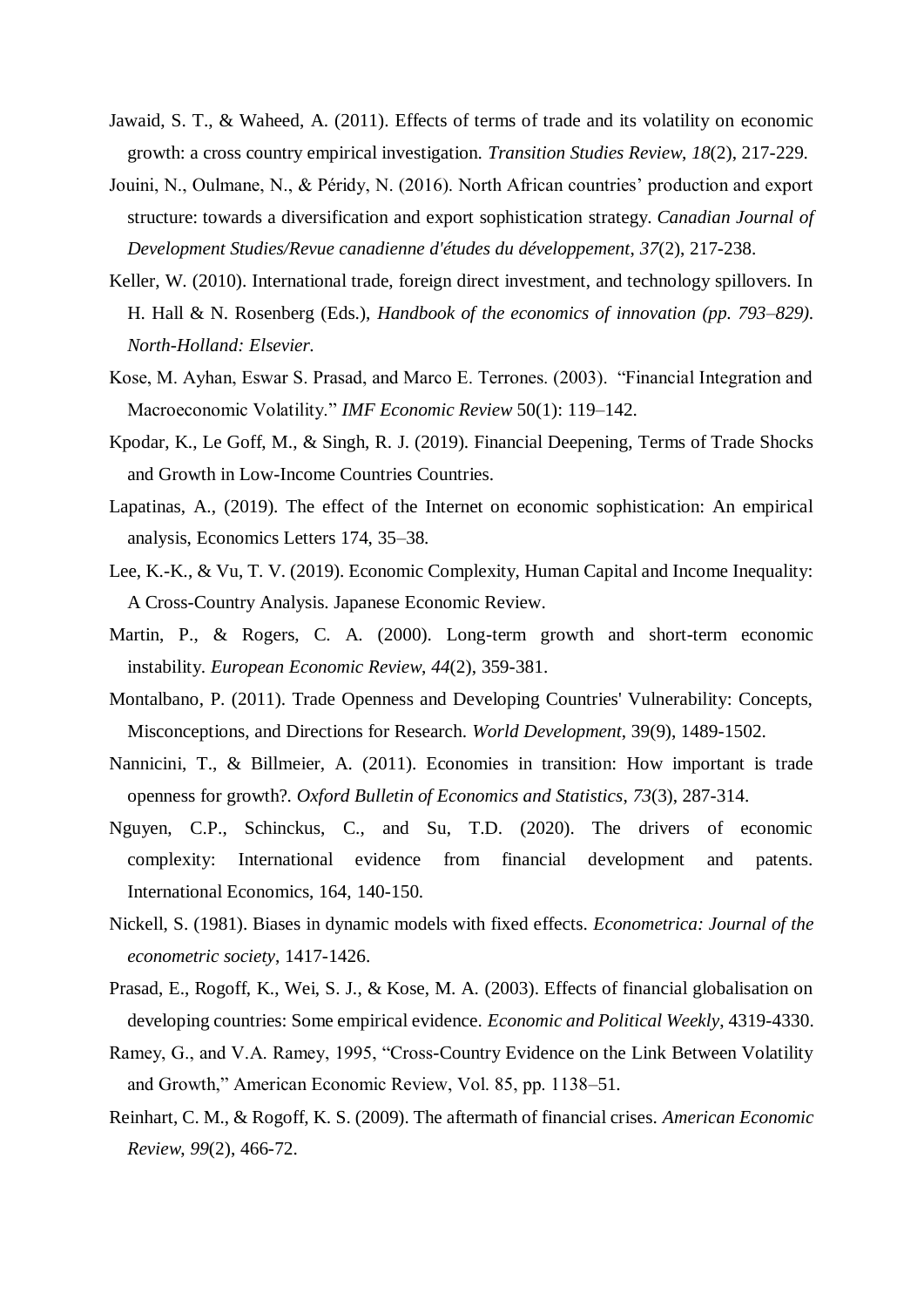- Reinhart, C. M., & Rogoff, K. S. (2014). Recovery from financial crises: Evidence from 100 episodes. *American Economic Review*, *104*(5), 50-55.
- Saadi, M. (2020). Remittance Inflows and Export Complexity: New Evidence from Developing and Emerging Countries. *The Journal of Development Studies*, *56*(12), 2266-2292.
- Schott, P. K. (2004). Across-product versus within-product specialization in international trade. *The Quarterly Journal of Economics*, *119*(2), 647-678.
- Spatafora, M. N., Anand, R., & Mishra, M. S. (2012). *Structural transformation and the sophistication of production*. International Monetary Fund.
- Tang, C. F., & Abosedra, S. (2020). Does Financial Development Moderate the Effects on Growth Volatility? The Experience of Malaysia. *Margin: The Journal of Applied Economic Research*, *14*(4), 361-381.
- Vu, T. V. (2021). Does LGBT inclusion promote national innovative capacity?," MPRA Paper 98260, University Library of Munich, Germany. Retrieved in [https://mpra.ub.uni-muenchen.de/105131/.](https://mpra.ub.uni-muenchen.de/105131/)